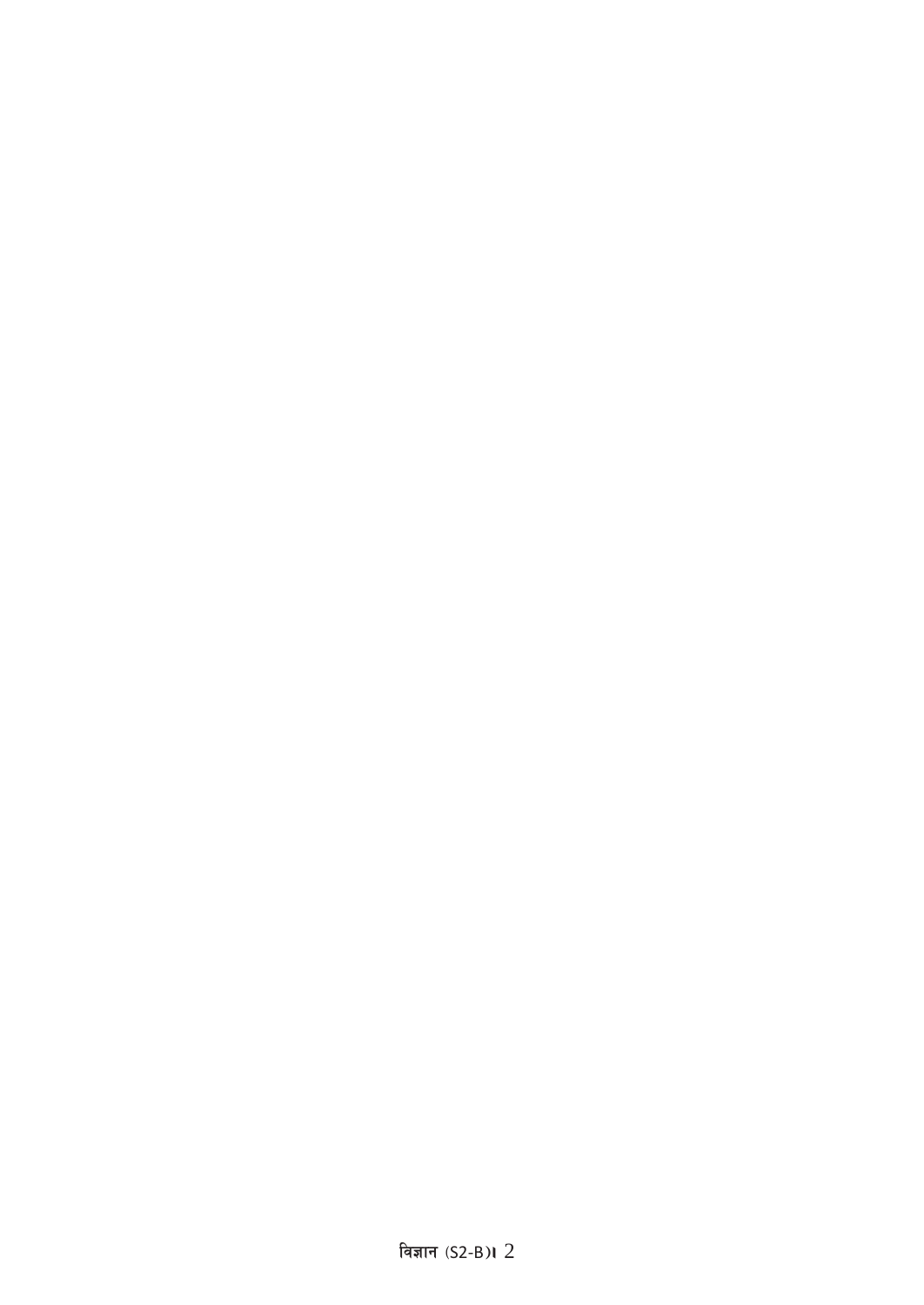उपयुक्त शब्द राखी खाली ठाउँ भर्नुहोस् । क)

Fill in the blanks with suitable words.

तारामण्डलको सङ्ख्या .............रहेको छ। ۹.

The number of constellations is...........

- हेमाटाइट .............. धातुको धाउ हो । २.
- गतिको एस.आइ. एकाइ........ हो । ३.

परमाणुको M सेलमा अधिकतम ..............ओटा इलेक्ट्रोन अटाउन सक्छ।  $\mathsf{X}^{\mathsf{I}}$ 

M shell of atom can accommodate maximum .......... electrons.

हरियो बिरुवाले प्रकाश संश्लेषण कियामा................ग्याँस बाहिर फाल्दछ ।  $\lambda$ .

Green plant releases .............gas during photosynthesis.

#### ठीक उत्तरमा रेजा चिह्न (√) लगाउन्होस् । ख)

Tick  $(\sqrt{})$  the correct answer.

 $(18\times1=18)$ 

 $(5\times1=5)$ 

- वायुमण्डलमा कार्वन डाइअक्साइड, धुलकण, जलवाष्प, सल्फरडाइ अक्साइड तथा अन्य ग्याँसहरूको मात्रा बढेमा ६. के असर हुन्छ ? What is the effect of the increment of carbon dioxide, dust, water vapour, sulfur dioxide and other gases in the atmosphere?
	- हरितगृह प्रभाव बढ्ने (Increase in greenhouse effect) a)
	- ओजोन तह ह्रास हुने (Depletion of Ozone layer)  $b)$
	- जल प्रदूषण हुने (Water pollution)  $\mathbf{c})$
	- आँधी/हुरी बतास आउने (Occurrence of storm)  $\mathbf{d}$
- 7. This question is kept blank.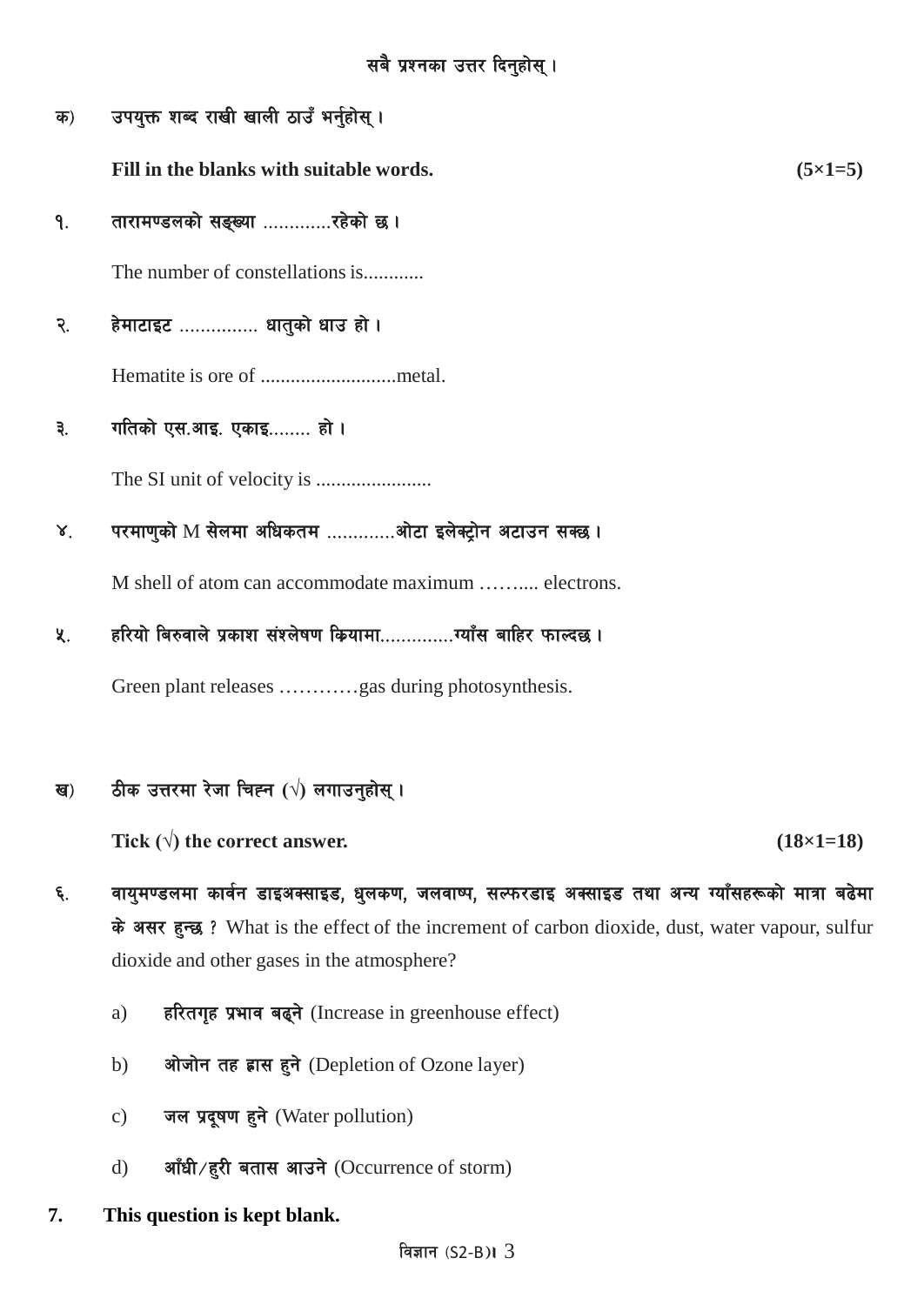# ८. वुम्बकको चुम्बकीय क्षेत्रमा कुनै फलामको टुका वा चुम्बकीय पदार्थलाई राख्दा उक्त वस्तुमा चुम्बकीय गुण पैदा हुनाको कारण के हो ?

What is the cause when a piece of iron or magnetic material is placed at a magnetic field of a magnet, magnetic properties are created in the material?

- a) चुम्बकको आणविक सिद्धान्त (Molecular theory of magnetism)
- b) चम्बकीय उपपादन (Magnetic induction)
- c) विद्युत् चुम्बकीय उपपादन (Electro-magnetic induction)
- d) चम्बकीय क्षेत्रको क्षमता (Magnetic field strength)

# ९. मोटर गाडीमा साइड ऐनाको रूपमा कुन प्रकारको ऐना प्रयोग गरिन्छ ?

Which types of mirror is used as side mirror in vehicle ?

- a) कन्केभ ऐना (Concave mirror)
- b) कन्भेक्स ऐना (Convex mirror)
- c) समतल ऐना (Plane mirror)
- d) गोलो ऐना (Spherical mirror)

#### **10. This question is kept blank.**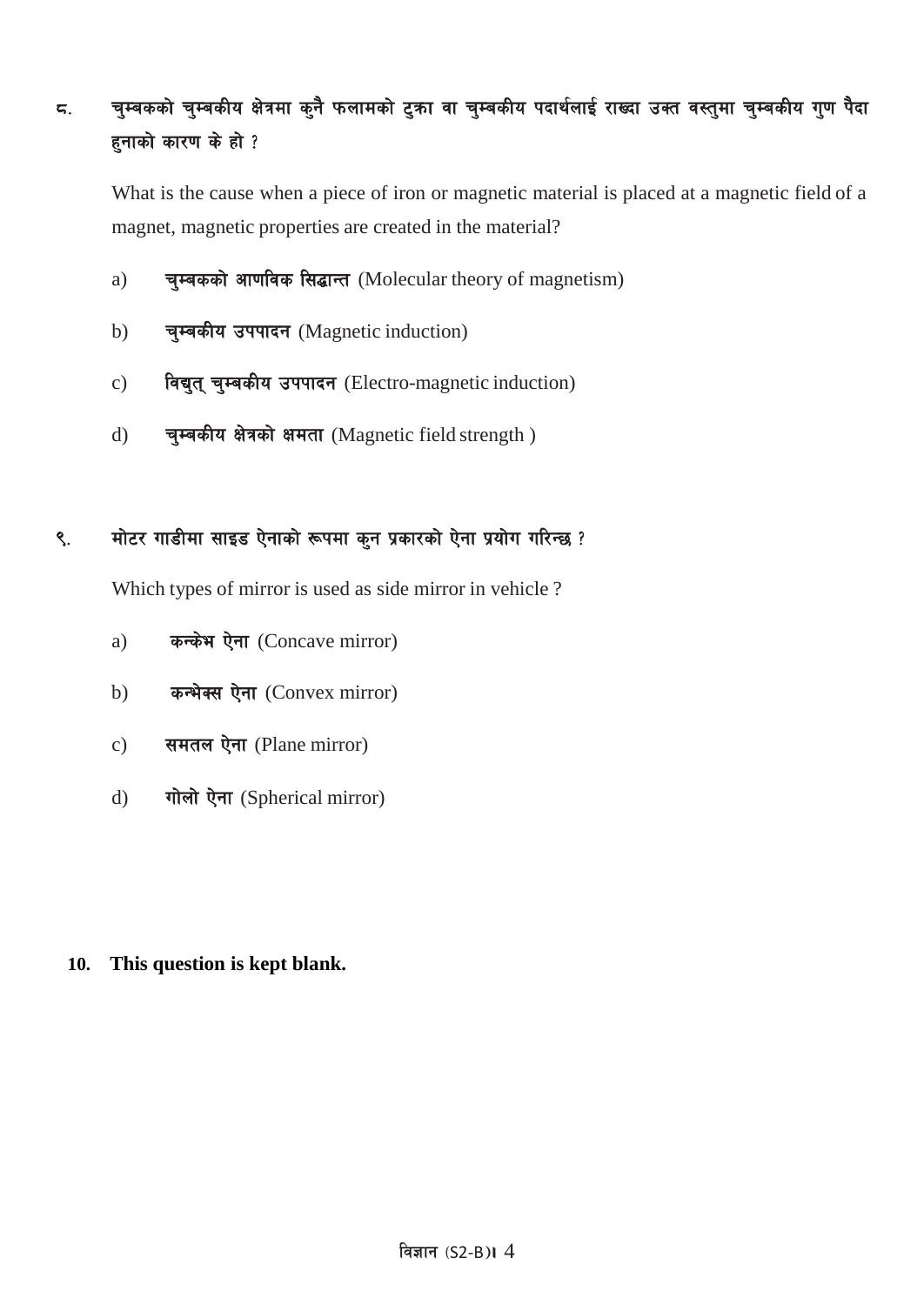# ११. खाने नुनको अणुसूत्र तलकामध्ये कुन सही हो ?

Which one of the following is the correct formula of common salt?

- a)  $Na_2Cl$  b)  $NaCl_2$
- c)  $\text{Na}_2\text{CO}_3$  d)  $\text{NaCl}$

## १२. बेकिङ सोडा (लुगा धुने सोडा) को अणु सूत्र के हो ?

Which of the following is molecular formula of baking soda?

- a)  $\text{Na}_2\text{CO}_3$  b)  $\text{NaH}_2\text{CO}_3$
- c) NaHCO<sub>3</sub> d) NaOH

# १३. मानव शरीरको तापक्रम नाप्न कुन थर्मोमिटर प्रयोग गरिन्छ ?

Which thermometer is used to measure the temperature of human body?

- a) अधिकतम-न्यूनतम थर्मोमिटर (Maximum-minimum thermometer)
- b) विलनिकल थर्मोमिटर (Clinical thermometer)
- c) प्रयोगशाला थर्मोमिटर (Laboratory thermometer)
- d) कुनै पनि होइन (None of them)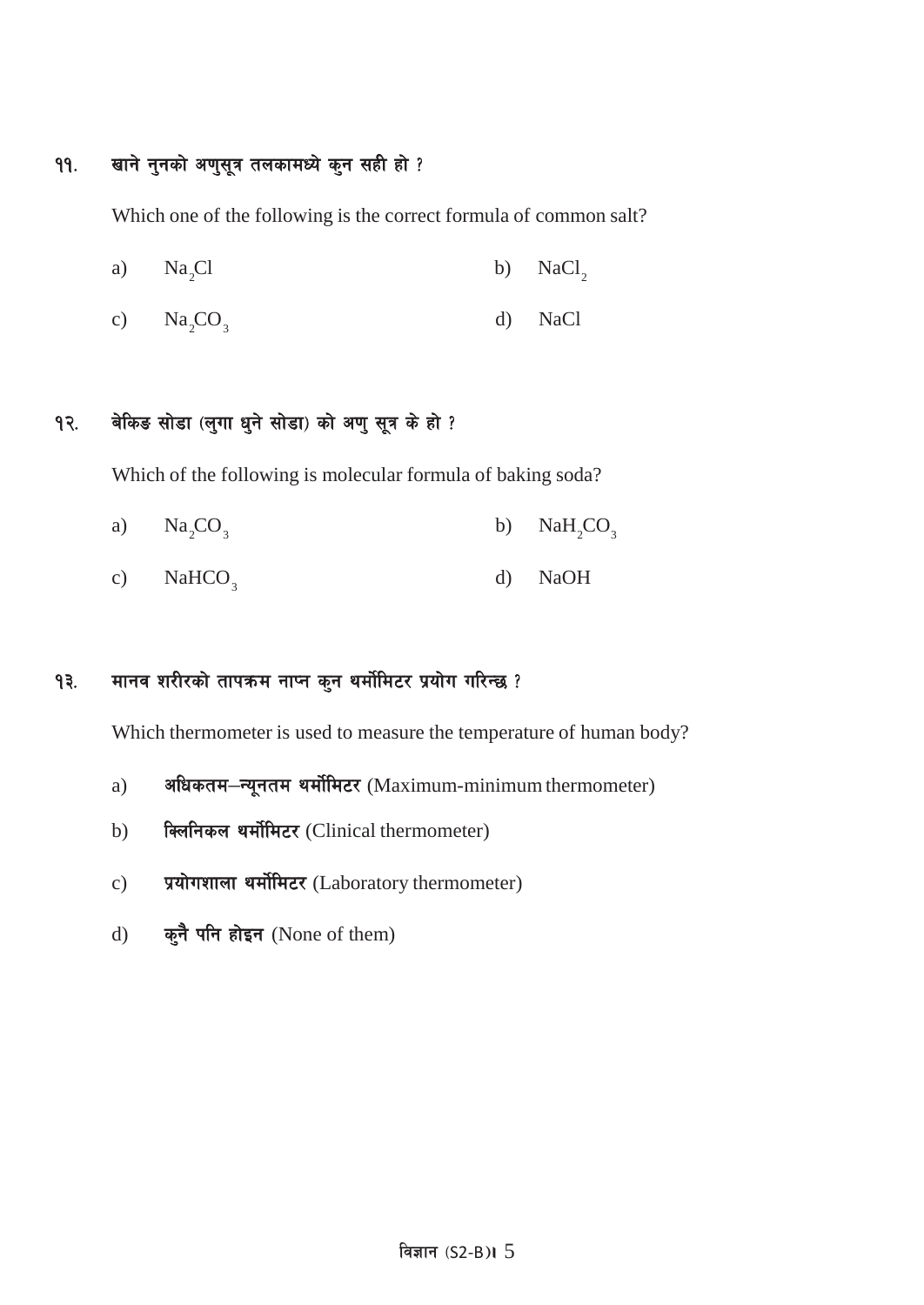### १४. कागतीमा तलकामध्ये कुन पदार्थ रहेको हुन्छ ?

Which of the following substance is present in the lemon?

- a) अम्ल  $(Acid)$  b) क्षार  $(Base)$ c) लवण (Salt) d) चिनी (Sugar)
- १५. कस्तो प्रकारको चट्टान म्याग्मा वा लाभा चिसो भई बन्दछ ?

Which type of rock is formed by cooling of magma or lava?

- a) पत्रे चट्टान (Sedimentary rock) b) आग्नेय चट्टान (Igneous rock)
- c) परिवर्तित चट्टान (Metamorphic rock) d) कंग्लोमेरट (Conglomerate)

#### १६. उद्योग र कलकारखानाबाट निस्कने कार्बनडाइअक्साइड पानीसँग प्रतिक्रिया हुँदा कुन अम्ल बन्दछ ?

Which acid is formed by the reaction of Carbondioxide released from the industries and factories with water?

- a) कार्बोनिक अम्ल (Carbonic acid) b) सल्फ्युरिक अम्ल (Sulphuric acid)
- c) नाइटिक अम्ल (Nitric acid) d) फरफोरिक अम्ल (Phosphoric acid)

### १७. दिइएको चित्र कुन जडीबुटीको हो ?

Which medicinal plant is shown in the figure?

- a) जटामसी (Jatamasi)
- b) चिराइतो (Chiraito)
- c) यार्सागुम्बा (Yarshagumba)
- d) पाँच औले (Panch Aunle)

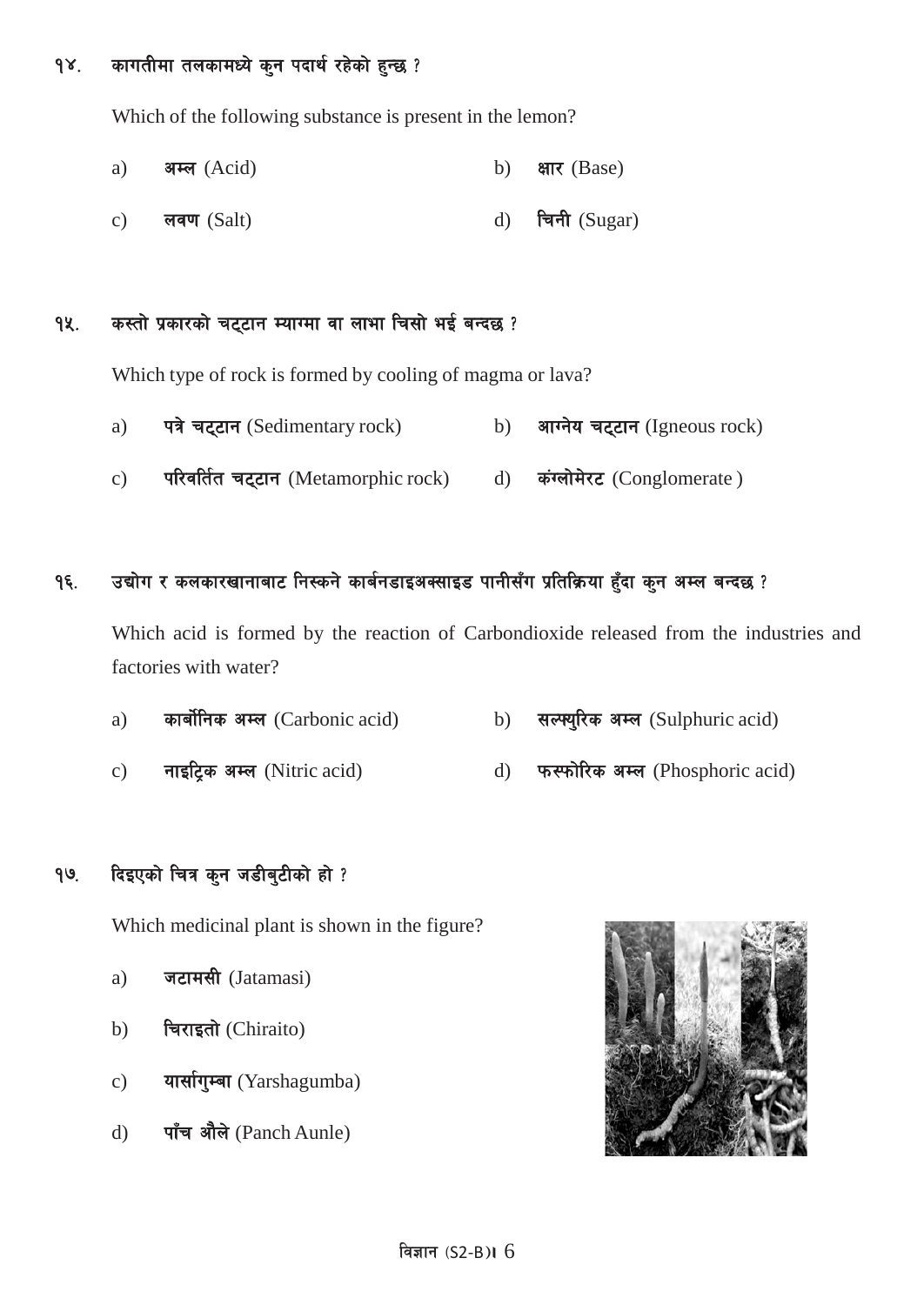**१८. तलकामध्ये कुन जीवमा फिसन प्रक्रियाबाट प्रजनन हुन्छ** ?

Which of following organisms reproduce by fission process?

- a) हाइड़ा (Hydra) b) फित्ते जुका (Tape worm)
- c) तारा माछा (Star fish)  $d$ ) अमिवा (Amoeba)

#### $9$ ९. रगतमा पाइने तीन प्रकारका रक्तकोषहरूमध्ये प्लेटलेट्स एउटा हो। प्लेटलेट्सको कार्य कुन हो ?

Among three different types of blood cells one is platelets. What is the function of platelets?

#### a) स्गत जम्न मद्दत गर्छ जसले घाउहरूबाट रगत खेर जान तथा किटाण प्रवेश गर्न रोक्छ।

They help in blood clotting which prevents the loss of blood from wounds and checks the entry of germs.

#### b) किटाण विरुद्ध लड्छ र रोग लाग्नबाट बचाउँछ।

They fight against the germs and protect from diseases

## $\,$ c) अक्सिजनलाई फोक्सोबाट शरीरका कोषहरूसम्म प्ऱ्याउँछ।

They transport oxygen from lungs to the body cells.

## d) युरियालाई मृगौलामा पुऱ्याउँछ।

They transport urea to the kidneys.

## २०. यौगिकको सबैभन्दा सानो कणलाई के भनिन्छ ?

What is it called for the smallest particle of a compound?

- a) प्रोटोन (Proton) b) परमाणु (Atom)
- c) अणु (Molecule) d) इलेक्ट्रोन (Electron)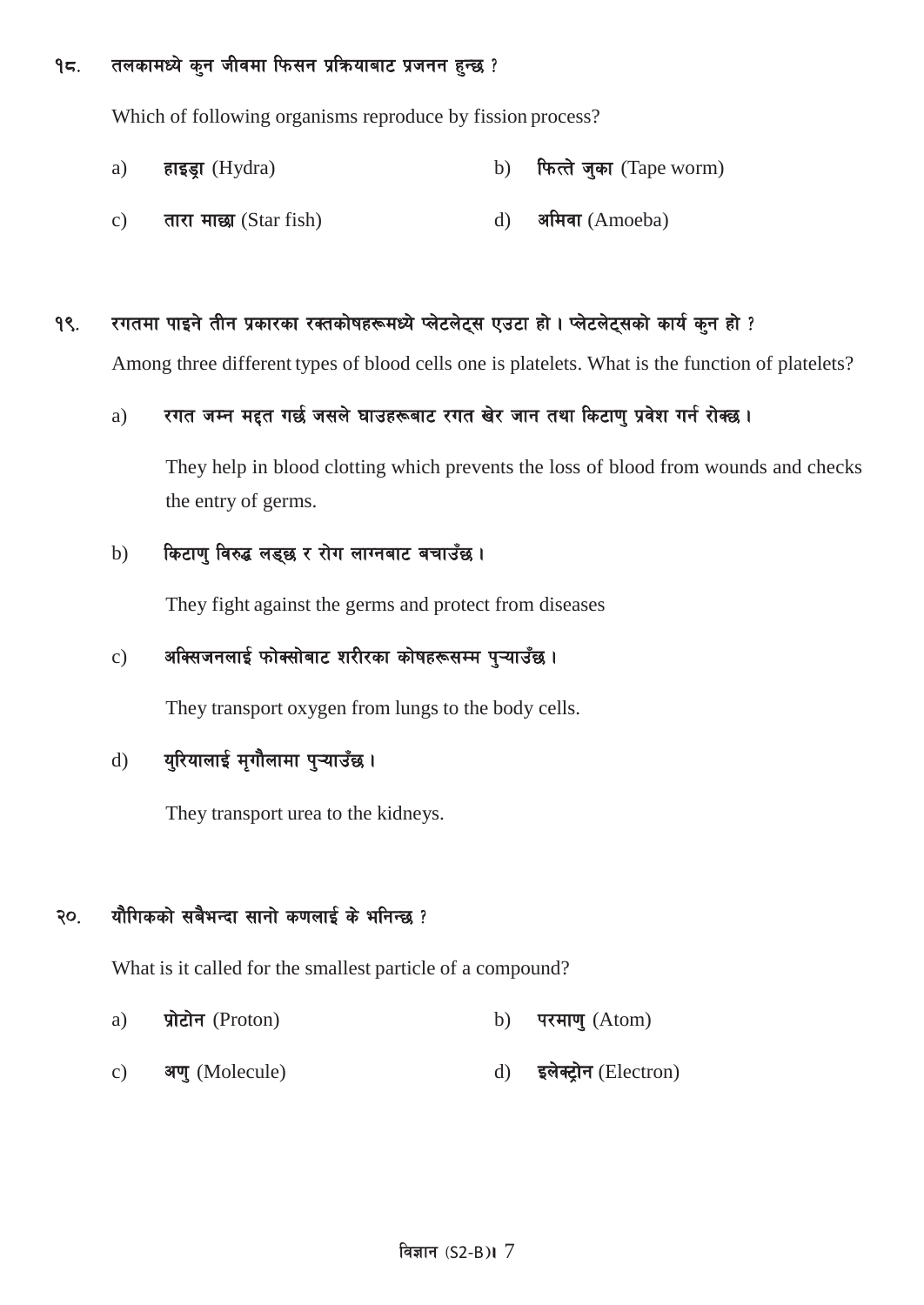२१. यदि एउटा मानिस ५० केजीको पिण्ड लिएर ३० मिनेटसम्म उभियो भने उसले कति कार्य गऱ्यो ?

If a person stood in with 50 kg of mass for 30 minutes, how much work is done by him?

- a) 150 जुल (joule) b) 1500 जुल (joule)
- c)  $80 \overline{q}$ ल (joule) d)  $0 \overline{q}$ ल (joule)

#### २२. तरल पदार्थको चाप र त्यसको घनत्वबीच कस्तो सम्बन्ध छ ?

What is the relationship between liquid pressures with their density?

#### a) तरल पदार्थको चाप त्यसको घनत्वसँग समानुपातिक हुन्छ।

(Liquid pressure is directly proportional to the density of that liquid)

#### b) तरल पदार्थको चाप त्यसको घनत्वसँग व्यत्कमानुपातिक हुन्छ ।

(Liquid pressure is inversely proportional to their density)

## c) तरलको चाप र घनत्वको बीचमा कुनै सम्बन्ध छैन।

There is no relation between liquid pressure and density of liquid.

## $d)$  घनत्व दुई गुणा बढ्दा तरलको चाप त्यसको वर्गले बढ्छ।

Liquid pressure increases by their square when density of liquid increases by two times.

## २३. यन्त्रको कार्यमा समावेश हुने लोड र इफोर्टबीचको अनुपातलाई के भनिन्छ ?

What is it called for the ratio of load to the effort involved in the work of a machine?

- a) यान्त्रिक फाइदा (Mechanical advantage)
- b) गति अनुपात (Velocity ratio)
- c) कार्यक्षमता (Efficiency)
- d) लागत कार्य (Input work)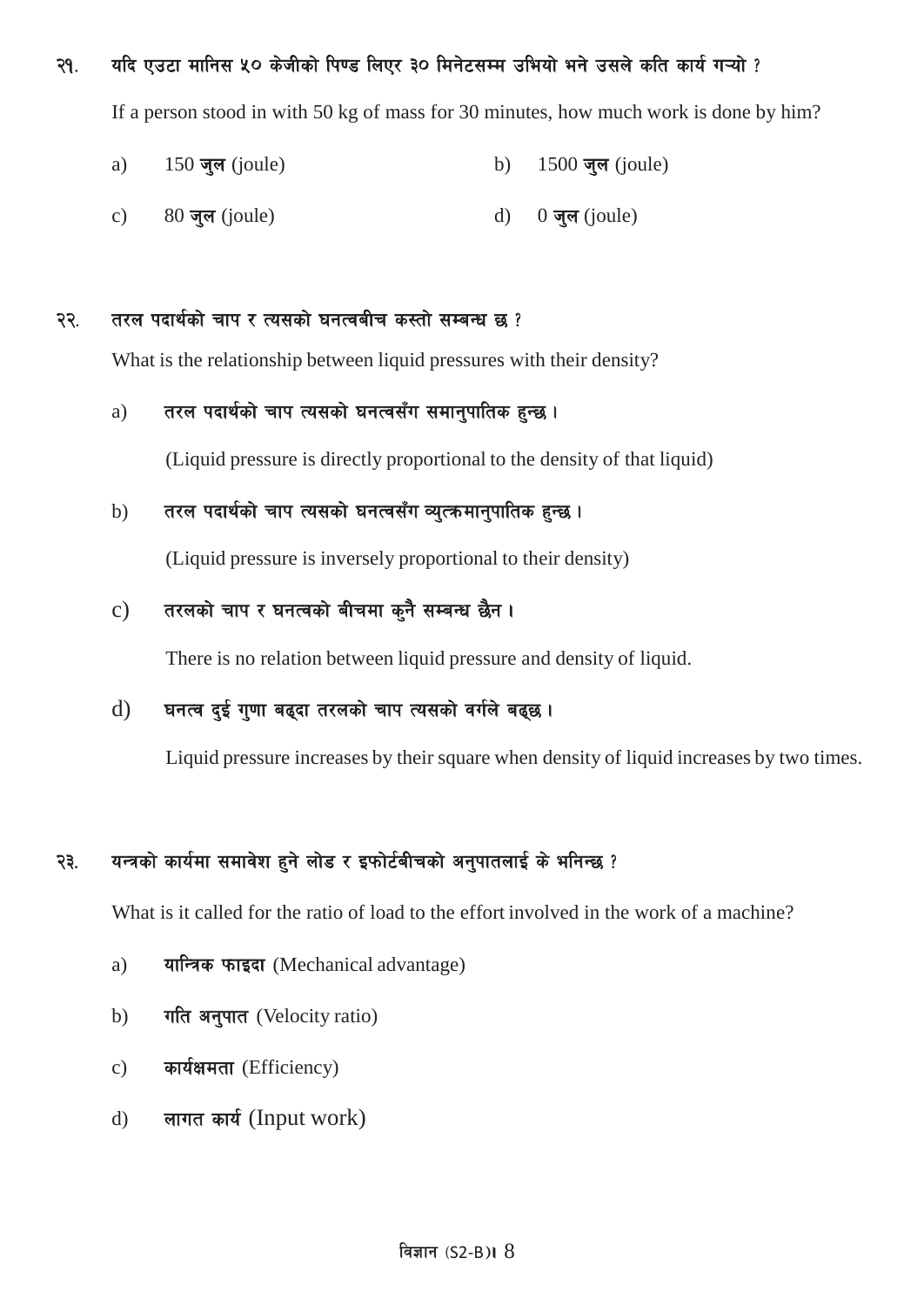२४. गति परिवर्तनको दरलाई के भनिन्छ ? What is the rate of change of velocity?

- a)  $\theta$  (Mass) b)  $\theta$  (Force)
- c) प्रवेग (Acceleration) d) वेग (Speed)

# २५. अाधारभूत एकाइ अरू एकाइमा निर्भर गर्दैन भने तत्जन्य एकाई आधारभूत एकाइहरूको संयोजनबाट बनेको हुन्छ। तल दिइएका एकाइहरूमध्ये कुन आधारभूत एकाइ हो ?

The fundamental unit is independent of any other units whereas derived unit is formed by combination of fundamental units. Which of the following is fundamental unit?

- a) जुल (Joule) b) वाट (Watt)
- c) एम्पियर (Ampere) (a) पास्कल (Pascal)

### ग) प्रत्येक प्रश्नको उत्तर लेख्नुहोस् ।

**Write** the answer of each question. **(5×1=5)** 

### २६. फूलको कुन भागमा परागकणहरू बन्दछन्?

In which part of flower pollen grains are formed?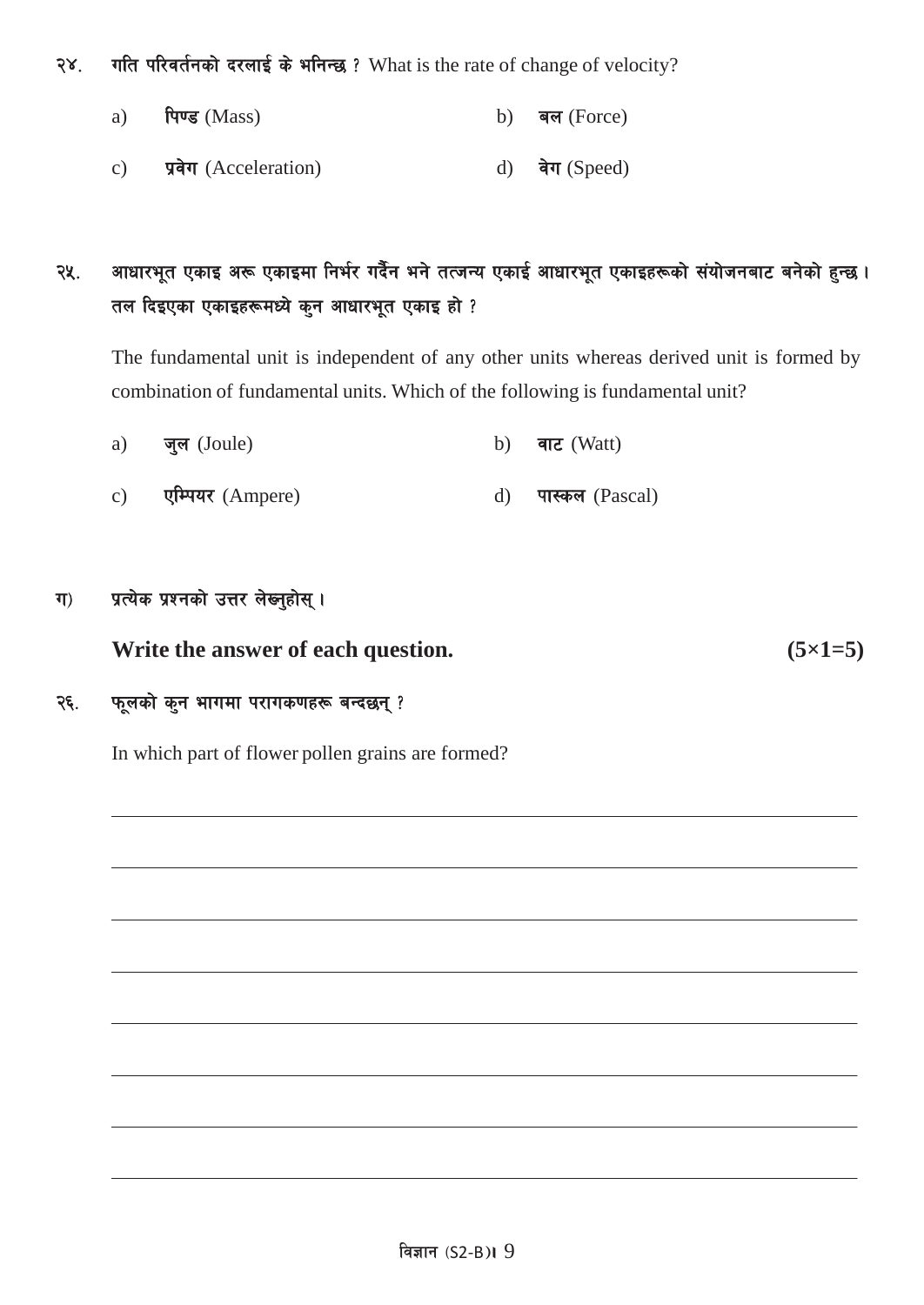#### रक्तसञ्चार प्रणालीको एक कार्य उल्लेख गर्नुहोस् । ২७.

Mention one major function of Circulatory system.

#### अल्कोहल र पानीको मिश्रणबाट यसका अवयवहरूलाई छुट्याउन कुन विधिको प्रयोग गर्नुपर्छ ? २८.

Which method is used to separate the components of the mixture of alcohol and water?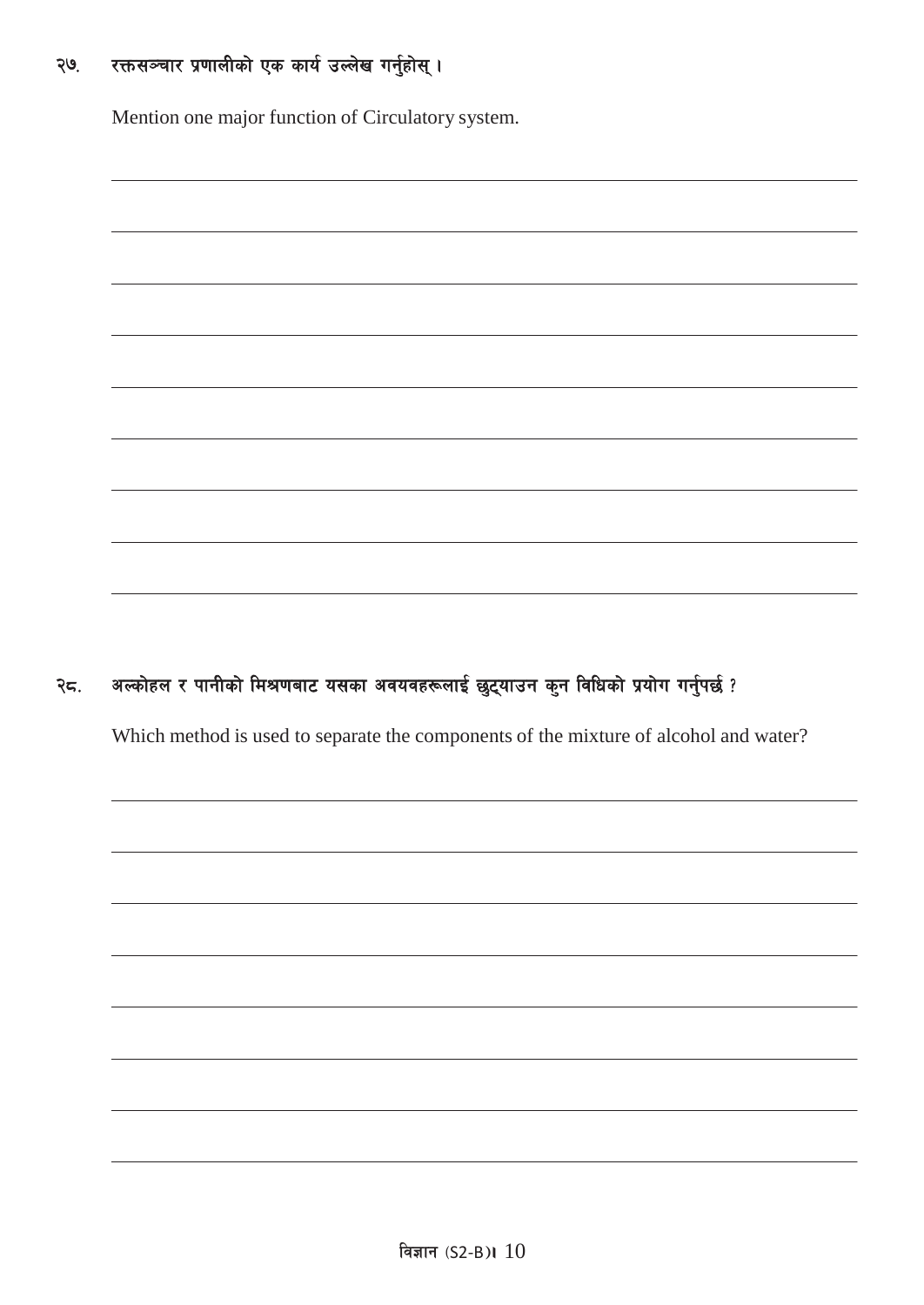#### ५० मिटरको उचाइमा भनुण्ड्याइएको भकुण्डोमा कुन शक्ति रहेको हुन्छ ? २९.

What type of energy is stored in a ball hanging at 50 m high?

#### नेपालमा पाइने कुनै २ ओटा लोपोन्मुख स्तनधारीहरूको नाम उल्लेख गर्नुहोस् । ३०.

Mention any two endangered mammals found in Nepal.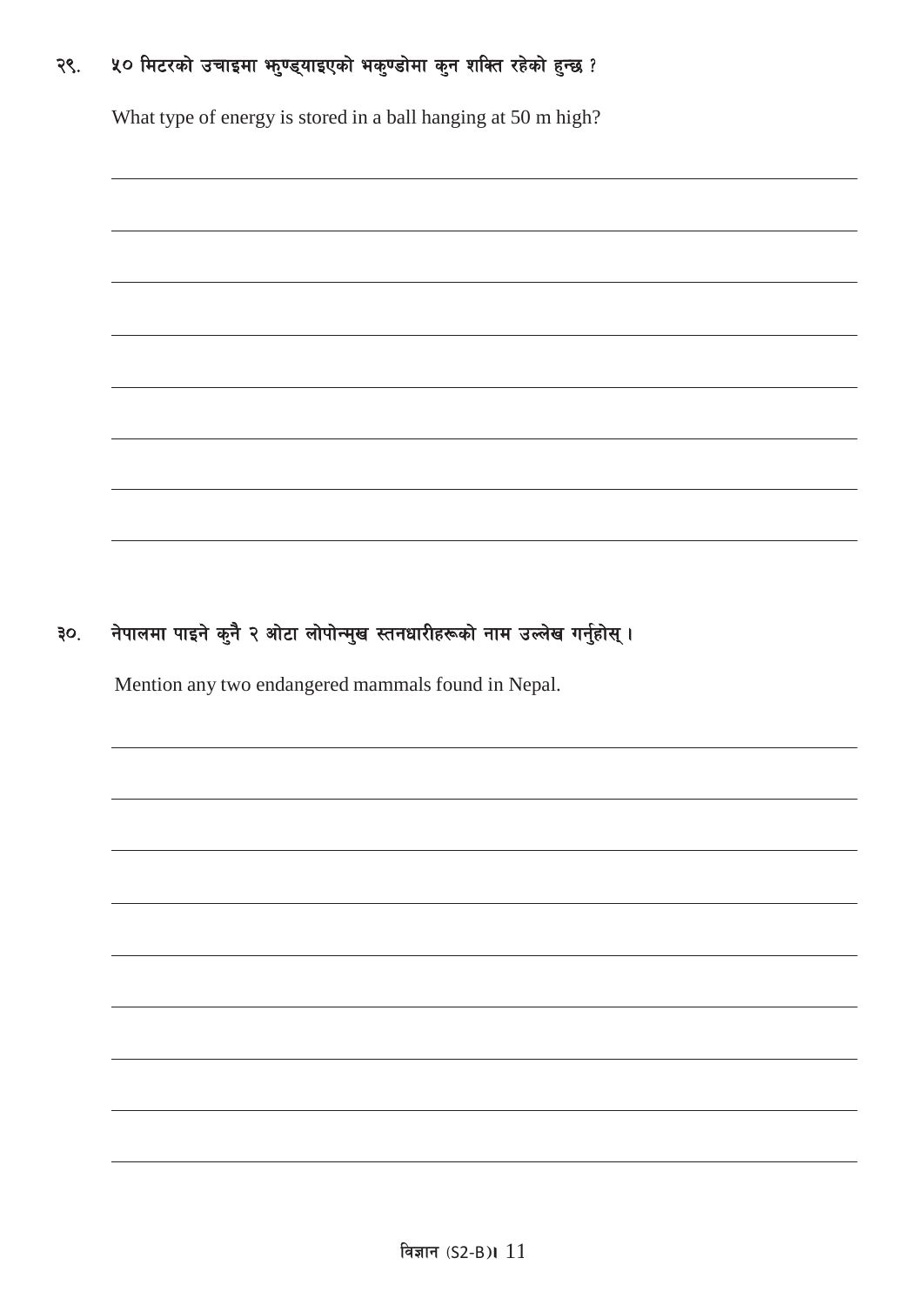3\_ k|To]s k|Zgsf] pQ/ n]Vg'xf];\ . **Write the answer of each question. (7×2=14)**

# ३१. भूकम्पले मात्र होइन मानिस आफ्नै कारणले क्षति व्यहोर्छ। कुनै २ ओटा तथ्यसहित पुष्टि गर्नुहोस्।

Not only the earthquake that harms human, but people are solely responsible for the damage. Justify with two facts.

# ३२. बिरुवाको जरा र पातको एउटा/एउटा कार्य लेख्नुहोस्।

Mention one function of leaf and root of the plants.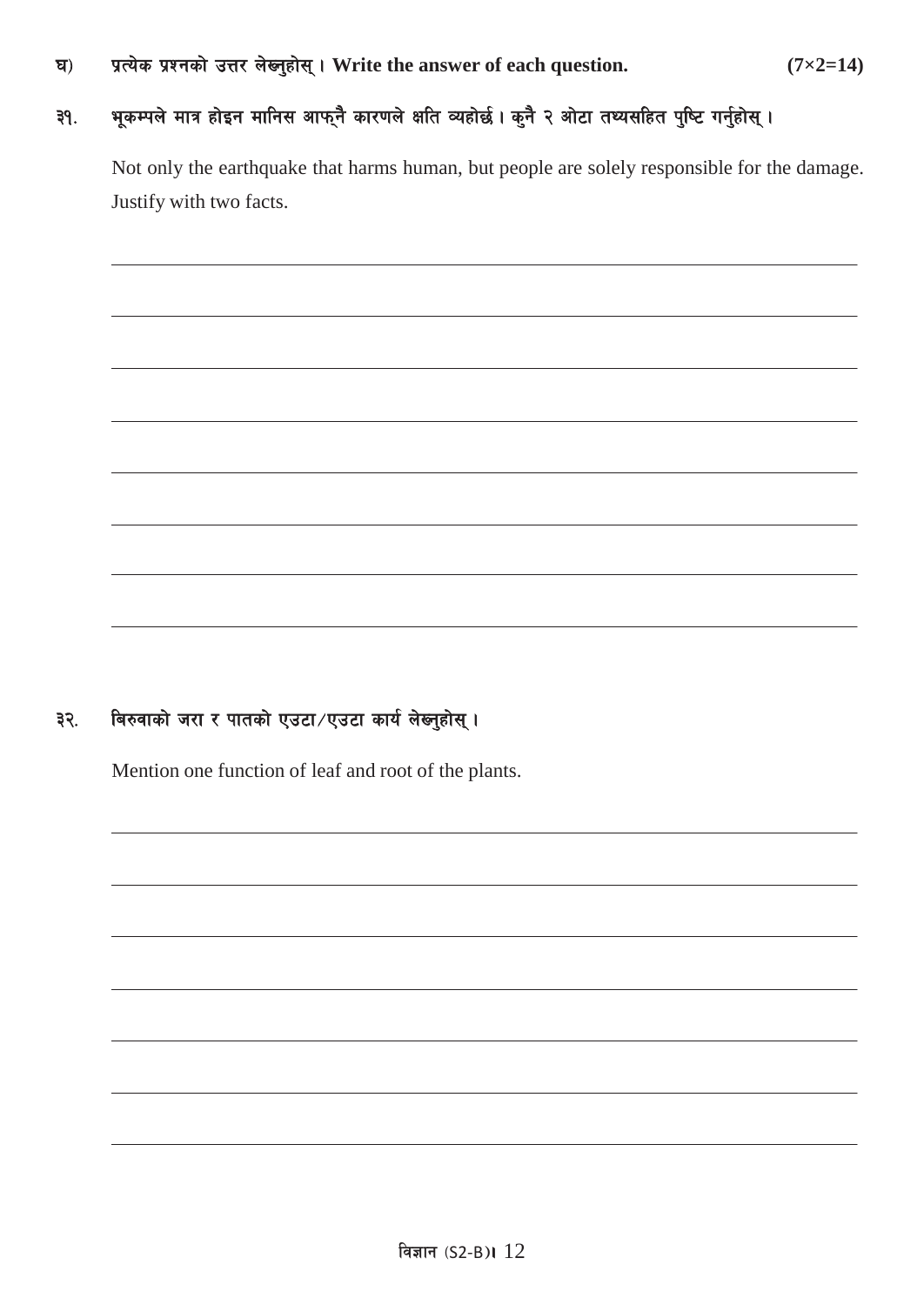# ३३. मानव मुटुमा पाइने धमनी र शिरा बीचका दुईओटा भिन्नताहरू उल्लेख गर्नुहोस् ।

Mention two differences between arteries and veins found in human heart.

# ३४. यदि 40 मिटर प्रतिसेकेण्डको गतिमा गुडिरहेको बसमा ब्रेक लगाइयो भने 5 सेकेण्डमा बस रोकिन्छ। बसको गतिहास कति होला $?$

If the brake is applied to a bus moving with velocity of 40 m/s, it stops in 5 seconds. What is the retardation of the bus?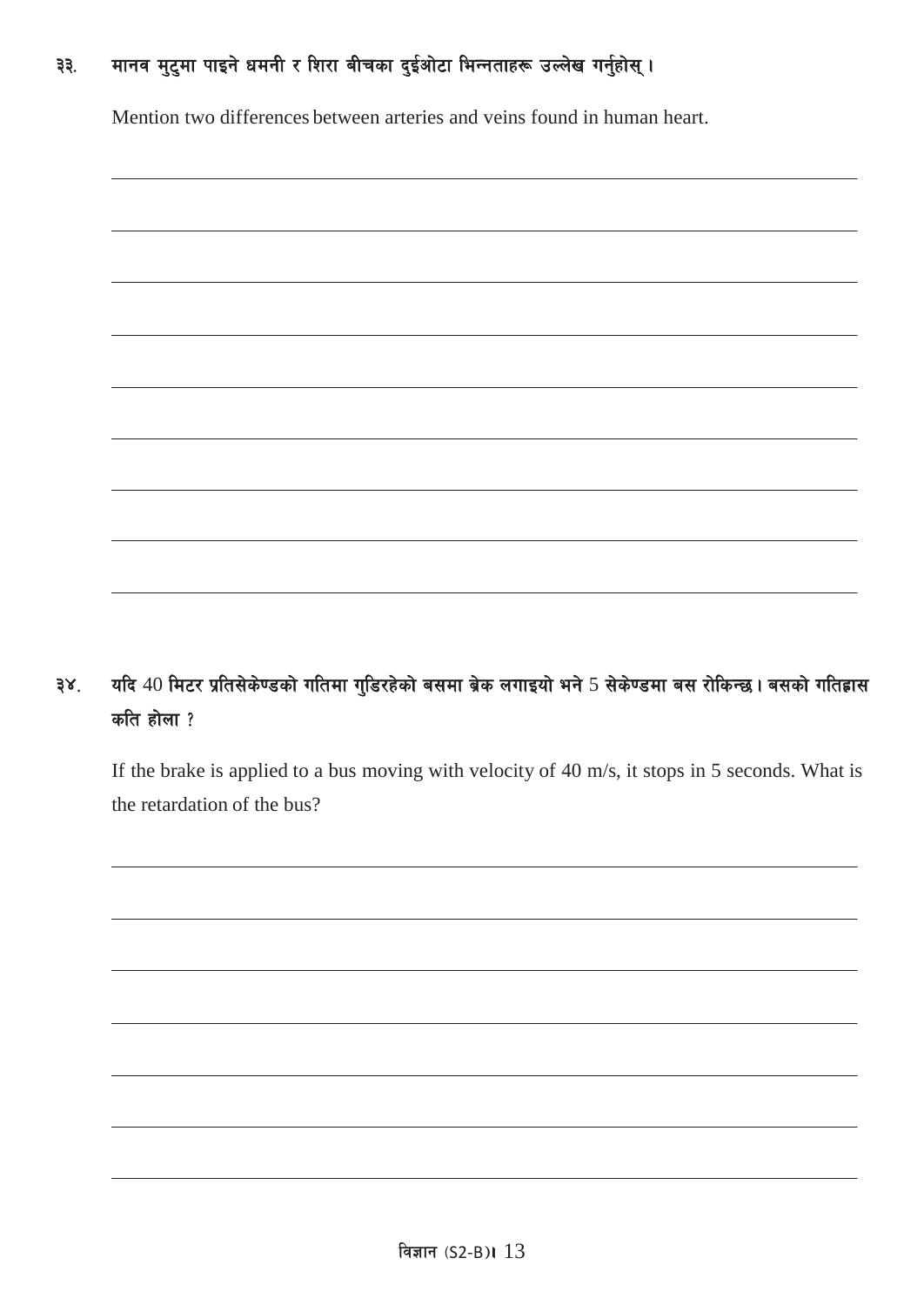#### शिकार आरक्षका कुनै दुई फाइदाहरू लेख्नुहोस् । ३५.

Write any two advantages of hunting reserve.

#### भूक्षय र निक्षेपण साथ साथै हुनाका कारण केके हुन् ? ३६.

What are the reasons of occurring erosion and deposition side by side?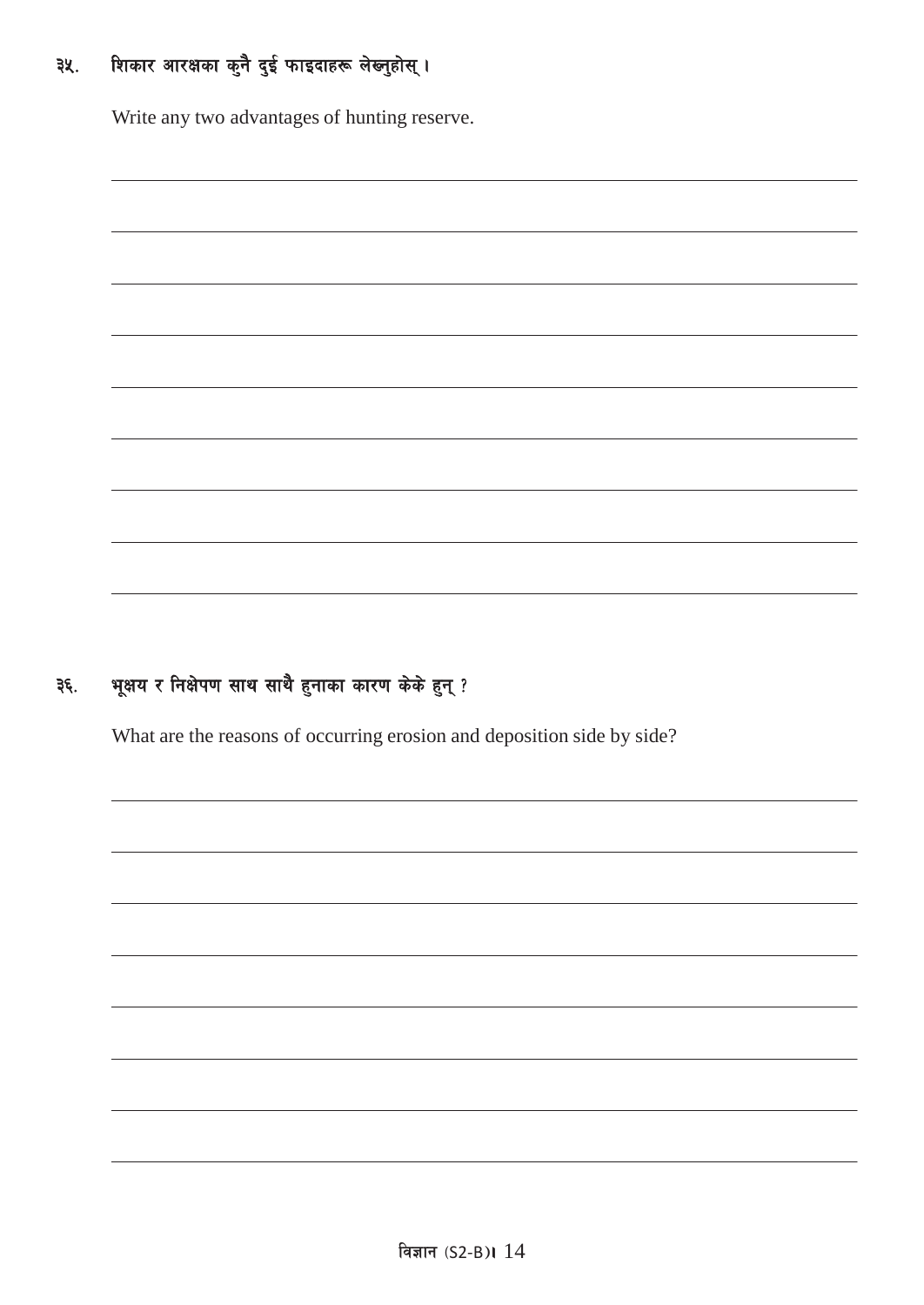# ३७. एउटा कार स्थिर अवस्थाबाट चल्न सुरु गर्दछ। ५ सेकेण्डपछि कारको गति बढेर 72km/hr हुन पुग्यो भने उक्त कारको प्रवेग कति होला ?

A car starts to move from the rest. After 5 seconds its velocity becomes 72 km/hr. What will be the acceleration of the car?

- ª\_ k|To]s k|Zgsf] pQ/ n]Vg'xf];\ . **Write the answer of each question. (2×3=6)**
- ३८. विइएका प्रश्नहरूको उत्तर दिनुहोस् । (Answer the questions given below.)
	- a. सेता रक्तकोषको कार्य लेख्नुहोस् । (Write the function of white blood cell)